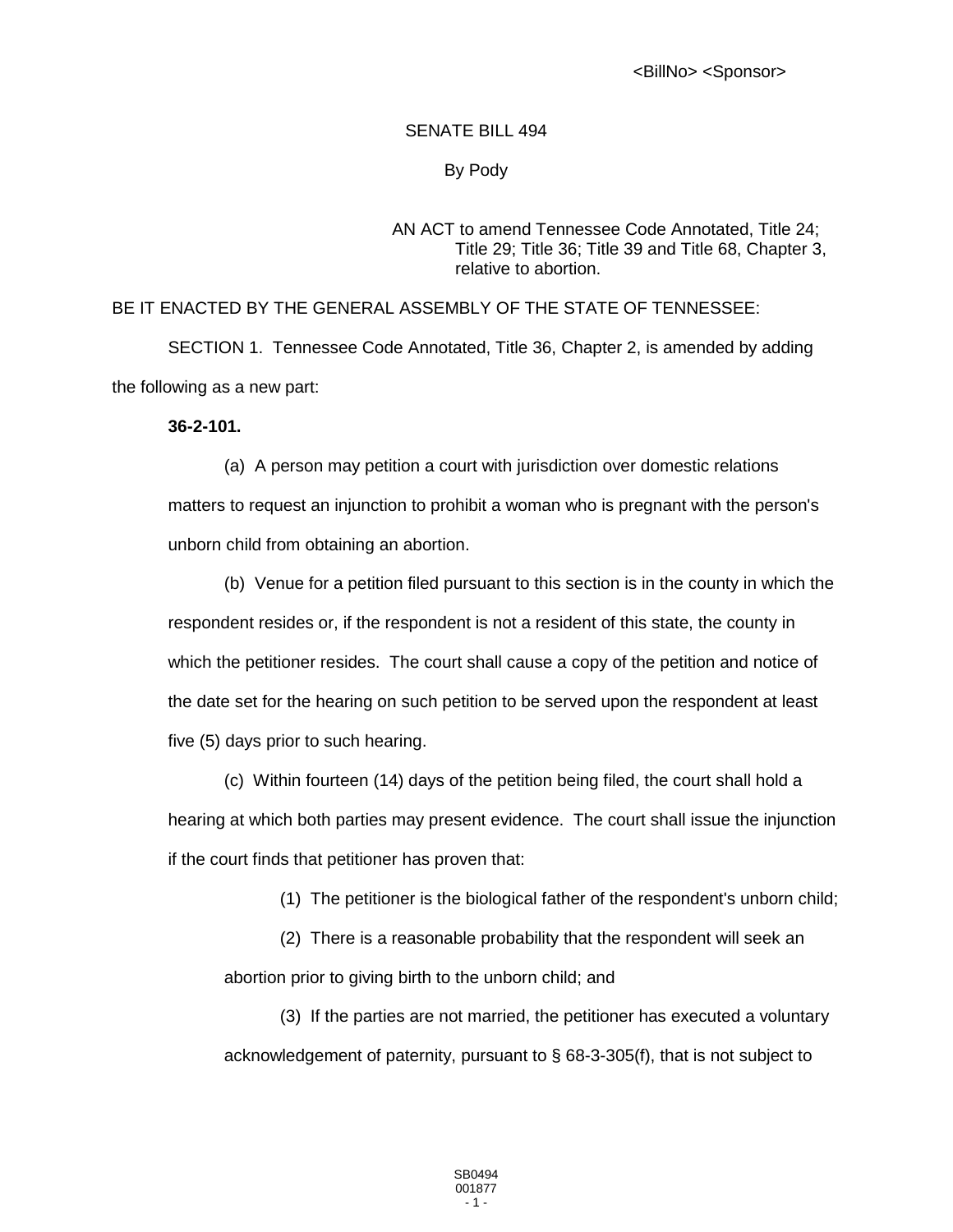being rescinded. The voluntary acknowledgement of paternity must be proven by filing a certified copy with the court.

(d) This section does not require the petitioner to provide DNA evidence to prove that the petitioner is the biological father of the respondent's unborn child.

(e) An injunction issued pursuant to this part shall prohibit the respondent from seeking or obtaining an abortion.

(f)

(1) If the respondent has been served with a copy of the petition and notice of the hearing, an injunction is effective when entered. For purposes of this section, an injunction is considered entered when signed by:

(A) The judge and all parties or counsel;

(B) The judge and one (1) party or counsel and contains a certificate of counsel that a copy of the proposed order has been served on all other parties or counsel; or

(C) The judge and contains a certificate of the clerk that a copy has been served on all other parties or counsel.

(2) As used in this subsection (f), service upon a party or counsel must be made by delivering to the party or counsel a copy of the injunction, or by the clerk mailing the injunction to the party's last known address. In the event the party's last known address is unknown and cannot be ascertained upon diligent inquiry, the certificate of service must so state. Service by mail is complete upon mailing. In order to complete service of process in a timely manner on a party who lives outside the county where the order was issued, the clerk may transmit the order to the sheriff in the appropriate county by facsimile or other electronic transmission.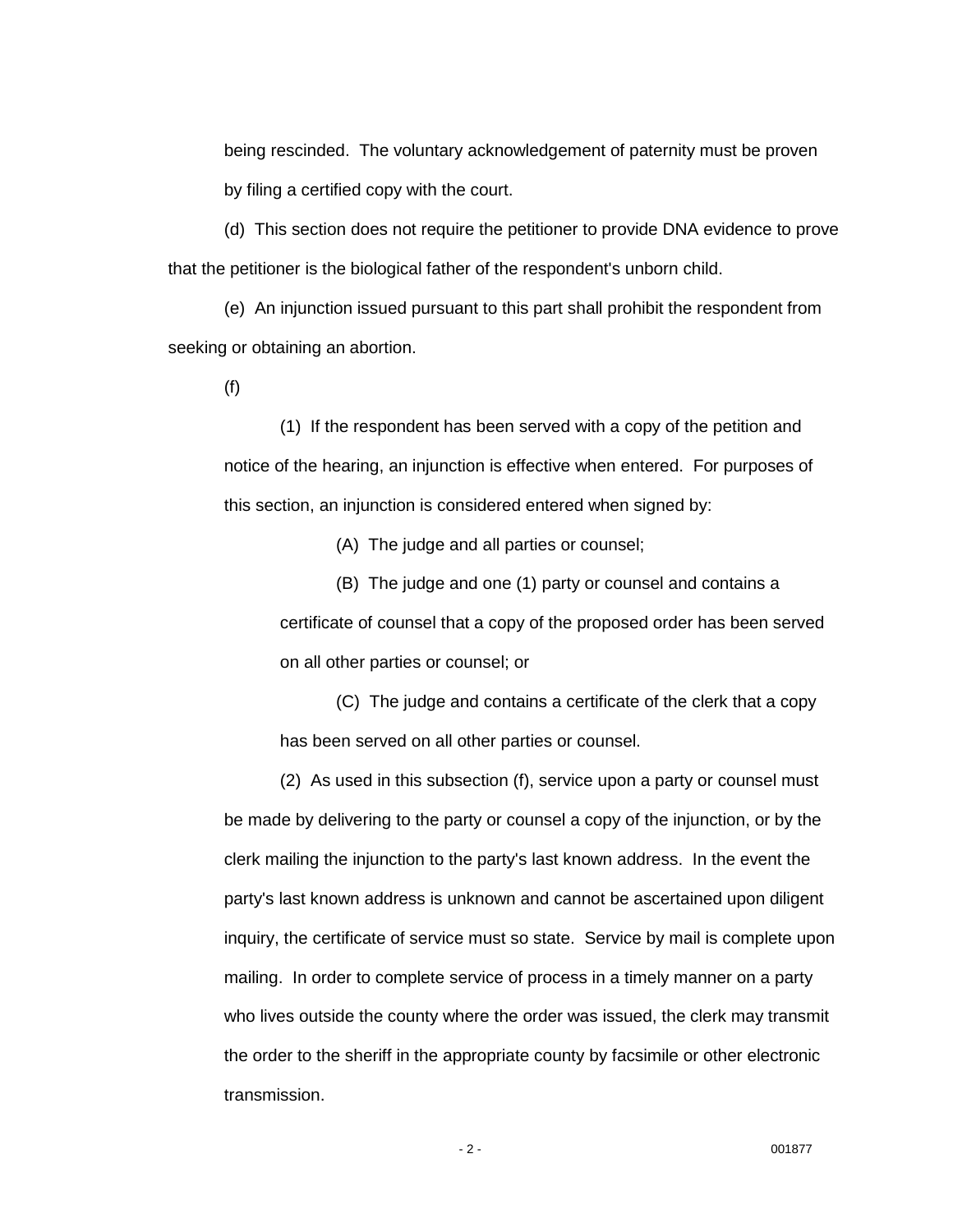(3) Notwithstanding when an injunction is considered entered under this subsection (e), if the court finds that the protection of the petitioner's unborn child so requires, the court may order, in the manner provided by law or rule, that the injunction take effect immediately.

(g) Upon violation of an injunction issued pursuant to this section, the court may hold the respondent in civil or criminal contempt and punish the respondent in accordance with the law.

SECTION 2. Tennessee Code Annotated, Section 68-3-305, is amended by adding the following new subsection:

(f)

(1) A person may execute a voluntary acknowledgement of paternity for the purpose of seeking an injunction pursuant to § 36-2-101 prior to the birth of the person's child. The voluntary acknowledgement of paternity may be executed without the signature of the child's mother.

(2) A voluntary acknowledgement of paternity for the purpose of seeking an injunction pursuant to § 36-2-101 must not result in the father's name, surname, or information being entered on the child's birth certificate unless the acknowledgement is subsequently signed by the mother of the child and filed pursuant to subsection (b).

SECTION 3. Tennessee Code Annotated, Section 24-7-113(c)(1), is amended by deleting the language "A signatory to a voluntary acknowledgment shall be permitted to rescind the voluntary acknowledgment at the earlier of:" and substituting:

Except as provided by subsection (i), a signatory to a voluntary acknowledgment shall be permitted to rescind the voluntary acknowledgment at the earlier of: